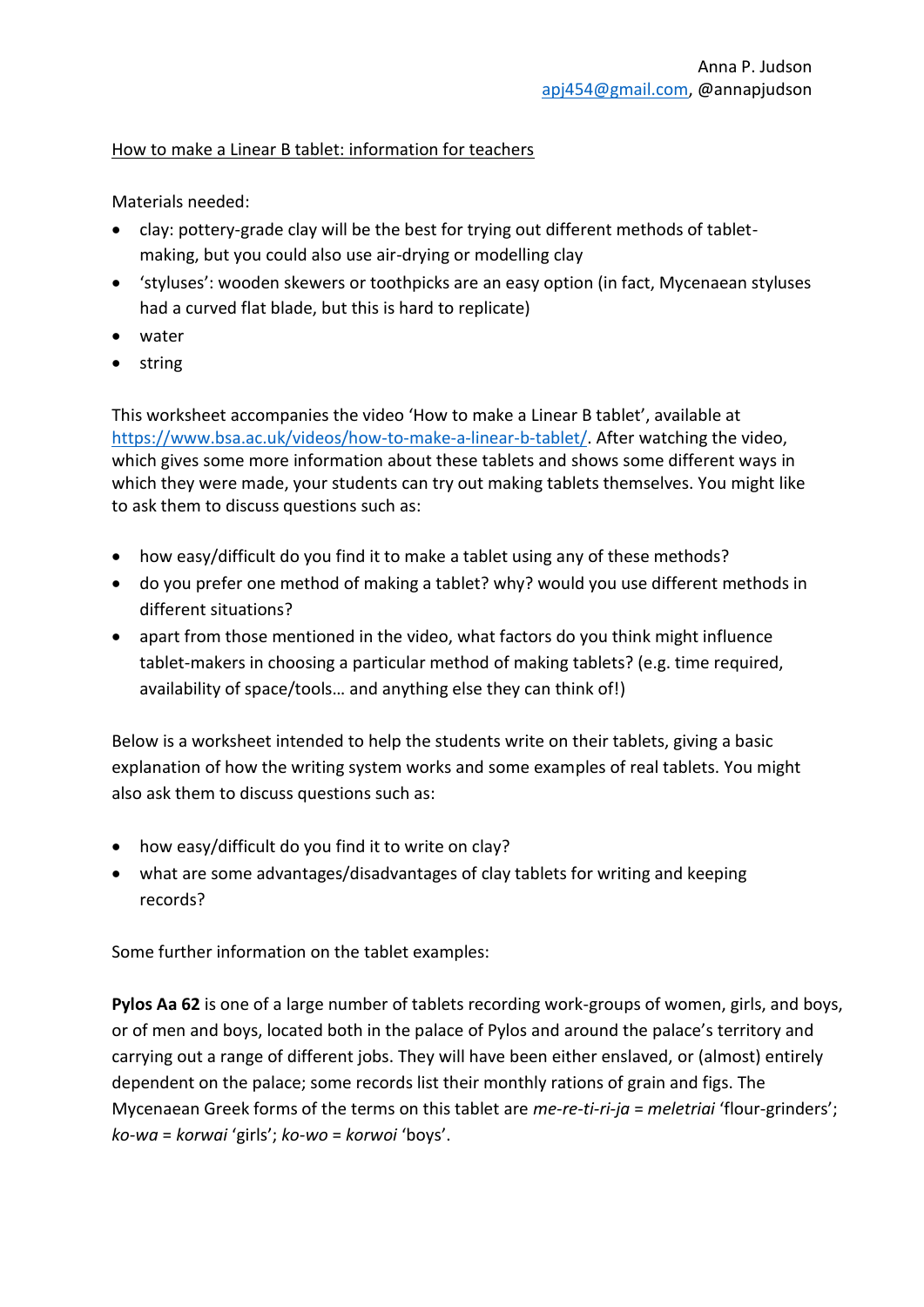**Knossos Sc 230** is one of a series in which each tablet records the issue of a suit of armour, a chariot, and horses to an individual man. The origin of the ideograms as pictures of each item is especially clear here. The broken sign *ZE* at the end is an abbreviation for *zeugos* 'pair'; we know from other similar records that the numeral 1 would have followed.

**Knossos De 1112** is one of hundreds of records recording the sizes of flocks of sheep located all over Crete. Akmonios is either the shepherd looking after the flock, or an official ultimately responsible for them to the palace; *ku-ta-to* is the place-name, whose interpretation we don't know. The abbreviation *o* stands for *o-pe-ro* = *ophelos* 'missing'. The small stroke transcribed as , is a word-divider.

For more information on Linear B, including how it was deciphered, see (e.g.): 'The decipherment of Linear B', Cambridge Faculty of Classics website www.classics.cam.ac.uk/research/projects/mycep/decipherment

'Linear B' on Mnamon, a guide to ancient writing systems in the Mediterranean: mnamon.sns.it/index.php?page=Scrittura&id=20&lang=en#presentazione

'The decipherment of Linear B: people, process, challenges': bit.ly/2NzAJ0j (pdf download of a chapter written by me for an exhibition at the Fitzwilliam Museum, Cambridge)

For more information on my research, visit my blog www.itsallgreektoanna.wordpress.com and find my academic articles at https://hcommons.org/members/annapjudson/.

# Credits:

Linear B font: Alphabetum, created by Juan-José Marcos and used under license. Images: drawn by Anna P. Judson after the *Corpus of Mycenaean Inscriptions from Knossos* and a photograph taken in the National Archaeological Museum, Athens.

This worksheet was produced as part of the project 'Writing at Pylos: palaeography, tabletmaking and the work of the Mycenaean scribes' at the British School at Athens. This project has received funding from the European Union's Horizon 2020 research and innovation programme under the Marie Skłodowska-Curie grant agreement No 885977.



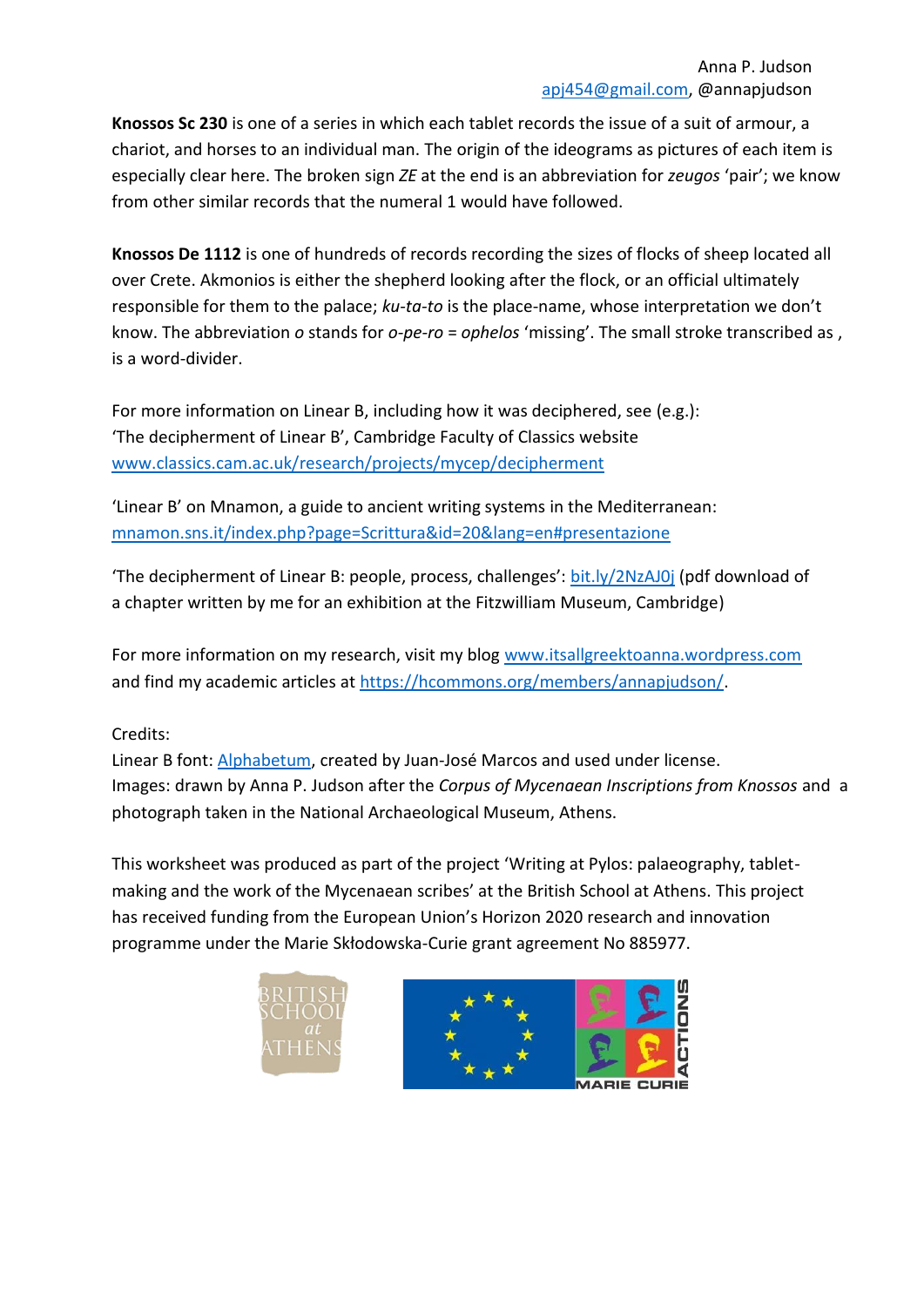#### How to write a Linear B tablet

The Linear B writing system includes two kinds of signs: syllabograms (signs standing for syllables, used to spell out words) and ideogram (signs representing objects or goods being counted).

### **Syllabograms**

| $a \nightharpoonup$                                         | e A                                       | $i \nparallel$        | οĎ                           | $u$ f           | $a_2$ (ha)                                                                                 | $a_3 \overset{\mathbf{w}}{\wedge} (ai)$                                                             | $au$ $\geq$           |
|-------------------------------------------------------------|-------------------------------------------|-----------------------|------------------------------|-----------------|--------------------------------------------------------------------------------------------|-----------------------------------------------------------------------------------------------------|-----------------------|
| $da \vdash$                                                 |                                           |                       |                              |                 | de 癸 di 『 do î du 〖   dwe {{}}                                                             | dwo ∆*∆                                                                                             |                       |
| ja $\Box$                                                   | je X                                      |                       | $j$ o $\overline{\zeta}$     |                 |                                                                                            |                                                                                                     |                       |
| ka $\bigoplus$                                              | $ke$ $\stackrel{\text{w}}{\mathbb{R}}$    | ki $\mathbf{\hat{V}}$ | ko $\mathcal{P}$             | ku शे           |                                                                                            |                                                                                                     |                       |
| ma ¥                                                        | me $\mathfrak{k}$ mil <sup>l</sup>        |                       | mo ใ                         | $mu \uparrow f$ |                                                                                            |                                                                                                     |                       |
| na T                                                        | ne I <sup>s</sup> ni Y                    |                       | $nO\frac{W_s}{A}$            | $nu \,$ 러       | nwa X                                                                                      |                                                                                                     |                       |
|                                                             |                                           |                       |                              |                 | $pa \neq pe \triangleright$ $pi \ \hat{m}$ $po \vdash$ $pu \ \hat{m}$ $pu_2 \ \Psi(p^h u)$ | pte $\mathbb{M}$                                                                                    |                       |
| ga 'f'                                                      | $qe \, \bigoplus$                         | $q_i$ T               | qo Ť                         |                 |                                                                                            |                                                                                                     |                       |
| $ra \trianglerighteq \begin{array}{cc} ra & re \end{array}$ |                                           |                       | ri <del>k</del> ro t         | $ru$ $\Upsilon$ |                                                                                            | $ra_2$ $\overline{n}$ (rya, lya) $ro_2$ $\overline{\Phi}$ (ryo, lyo) $ra_3$ $\mathbb{F}$ (rai, lai) |                       |
| sa Y                                                        | $\mathcal{S}e \, \mathsf{I}^{\mathsf{m}}$ |                       | <i>si</i> 用  so ๆ            | suE             |                                                                                            |                                                                                                     |                       |
| $ta\ \overline{L}$ $te =$                                   |                                           |                       | $t$ i $\bigcap$ to $\bar{T}$ | tu $\varphi$    |                                                                                            | twe B                                                                                               | two $\Leftrightarrow$ |
| wa FTI                                                      | we 2 wi A                                 |                       | wo Δ'                        |                 |                                                                                            |                                                                                                     |                       |
| za f                                                        | ze E                                      |                       | $20$ $\uparrow$              |                 |                                                                                            |                                                                                                     |                       |
|                                                             |                                           |                       |                              |                 | Undeciphered signs                                                                         |                                                                                                     |                       |
|                                                             | $*189.4$ $*198.$                          | *22 个                 |                              | $*_{34} \phi$   | $*_{47}$ $\times$<br>*49 M                                                                 | $*$ 56 F                                                                                            |                       |
|                                                             | *64 国                                     |                       | $*65$ $\overline{m}$         | *79 \$          | $*_{82}$ } <sup>2</sup>                                                                    | $*86 \,\mathrm{k}$                                                                                  |                       |

NB: lots of these signs stand for more than one sound-value! *j* = y; k = k, kh, g; *p* = p, ph, b; *q* = kw, kwh, gw; *r* = r, l; *t* = t, th

In spelling words, final consonants are not written; two adjacent consonants are either written with a 'dummy' vowel or the first one is not written; *-i* after another vowel is not always written; *h* is not usually written.

E.g. *ti-ri-po-de* = *tripodes* 'tripods'; *da-da-re-jo-de* = *Daidaleyonde* 'to the sanctuary of Daedalus'; *pu2-ke-qi-ri* = *Phugegwrins* (name of an official at Pylos)

Try writing your name in Linear B! If you can't find a sign corresponding to a particular sound in your name, choose one that sounds similar in some way (e.g. there are no signs for *f*, so use *p-* = *ph*).